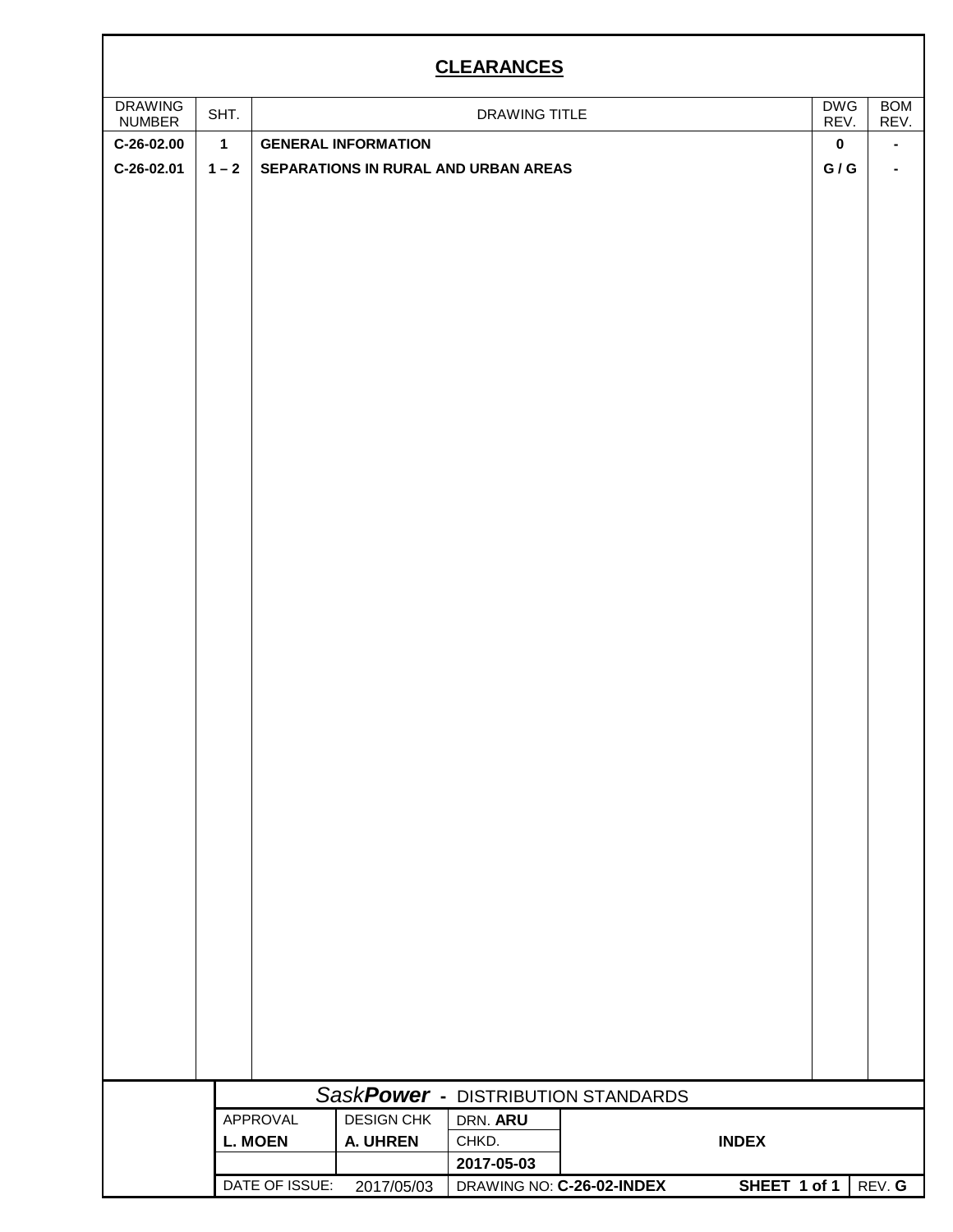SPC/AUTODRAFT

## CLEARANCES

THE CLEARANCES AND SEPARATIONS GIVEN IN THIS SECTION ARE FOR NEW CONSTRUCTION.<br>IN CASES WHERE S.P.C. UNDERGROUND FACILITIES ARE BEING INSTALLED WITH OTHER<br>EXISTING FACILITIES SOME OF THESE DISTANCES MAY BE IMPRACTICAL. IN

ACCURATE RECORDS OF THE LOCATION OF BURIED FACILITIES ON AS-BUILT DRAWINGS,<br>PLANS, WRITTEN RECORDS, ETC., MUST BE KEPT TO ENSURE SAFE, FAST AND ECONOMICAL<br>MAINTENANCE ON THE SYSTEM.

REFER ALSO TO SECTION C-26-2X FOR INFORMATION ON CROSSINGS.

| SASKATCHEWAN POWER CORP. - DISTRIBUTION ENGINEERING STANDARDS |              |              |                        |  |                     |        |
|---------------------------------------------------------------|--------------|--------------|------------------------|--|---------------------|--------|
| DRN.<br>C.D.F.                                                | IDESIGN CHK. | ISAFETY APP. | APPROVAL               |  |                     |        |
| CHKD. $\digamma \mathcal{I} \mathcal{K}$ .                    |              |              |                        |  | GENERAL INFORMATION |        |
| DATE 87-05-28   DATE                                          |              | DATE         | DATE                   |  |                     |        |
| IDATE OF ISSUE 87-06-01                                       |              |              | DRAWING NO. C-26-02.00 |  | SHEET 1 OF          | IRFV.0 |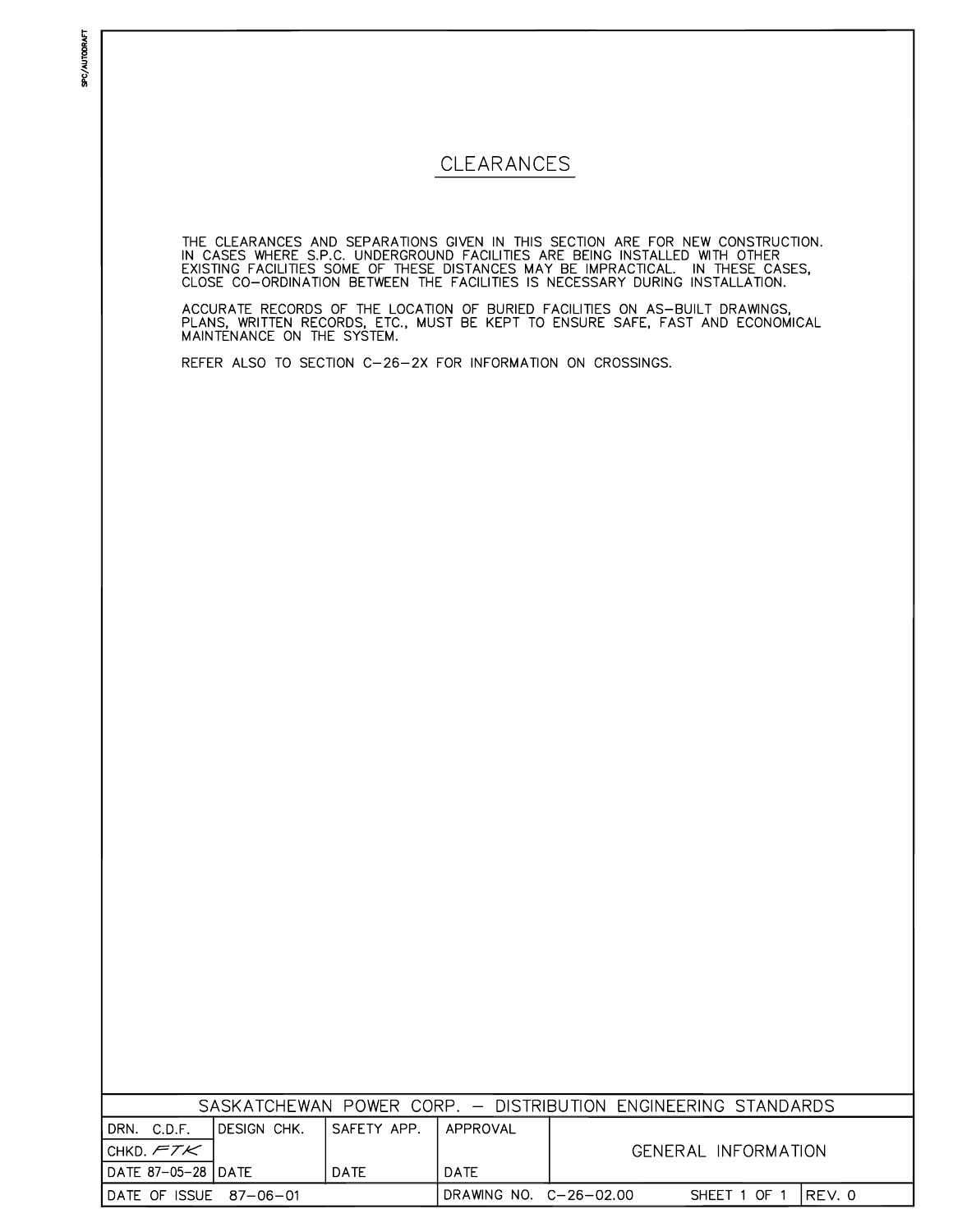## **SEPARATIONS OF DIRECT BURIED POWER CONDUCTORS TO VARIOUS FACILITIES**

THIS APPLIES TO DIRECT BURIED CONDUCTORS OF ALL VOLTAGES UP TO AND INCLUDING 25KV UNLESS OTHERWISE STATED. THESE ARE THE MINIMUM SEPARATIONS: MAINTAIN AS MUCH SEPARATION AS POSSIBLE TO ALLOW FOR FUTURE WORK ON CABLES OR OTHER FACILITIES. VERTICAL CLEARANCES APPLY WHEN FACILITIES CROSS EACH OTHER (EXCEPT FOR CONSUMER'S PROPANE AND NATURAL GAS LINES).

|                                        |                              | <b>URBAN</b>              |                                            | <b>RURAL</b>         |                                  |  |
|----------------------------------------|------------------------------|---------------------------|--------------------------------------------|----------------------|----------------------------------|--|
| <b>FACILITY</b>                        | <b>LOCATION</b>              | HORIZ.                    | <b>VERTICAL</b>                            | HORIZ.               | <b>VERTICAL</b>                  |  |
| OIL & GAS PIPELINE (NOT                | LANES &                      | 1.5 <sub>m</sub>          | 0.3 <sub>m</sub>                           |                      |                                  |  |
| <b>INCLUDING GAS SERVICE</b>           | <b>PROPERTY</b>              |                           | (NOTE 3)                                   |                      |                                  |  |
| LINES)                                 | <b>EASEMENTS</b>             |                           |                                            |                      |                                  |  |
| (SEE NOTE 7)                           | <b>FARM YARD</b>             | $\overline{\phantom{a}}$  |                                            | 1.5m                 | 0.3 <sub>m</sub>                 |  |
|                                        | <b>FIELD</b>                 |                           |                                            | 10.0m                | 0.3 <sub>m</sub><br>(NOTE 3)     |  |
| <b>COMMUNICATION</b>                   |                              | <b>RANDOM</b>             | 0.3 <sub>m</sub>                           |                      | 0.3 <sub>m</sub>                 |  |
| <b>CIRCUITS</b>                        |                              | <b>SEPARATION</b>         | (NOTE 2)                                   |                      | (NOTE 2)                         |  |
|                                        |                              | <b>IN SAME</b>            |                                            |                      |                                  |  |
|                                        |                              | <b>TRENCH (SEE</b>        |                                            |                      |                                  |  |
|                                        |                              | $B-14-65$<br><b>FIXED</b> |                                            |                      |                                  |  |
|                                        |                              | <b>SEPARATION</b>         |                                            |                      |                                  |  |
|                                        |                              | 0.3 <sub>m</sub>          |                                            |                      |                                  |  |
|                                        | <b>FIELD</b>                 |                           | $\overline{\phantom{a}}$                   | 15.0m                | 0.3 <sub>m</sub>                 |  |
|                                        |                              |                           |                                            | (NOTE 1)             | (NOTE 2)                         |  |
|                                        | <b>FARM YARD</b>             | $\blacksquare$            | $\overline{\phantom{a}}$                   | 1.5m                 | 0.3 <sub>m</sub>                 |  |
|                                        |                              |                           |                                            |                      | (NOTE 2)                         |  |
| UTILITY WATER AND SEWER LINES          |                              | 2.0 <sub>m</sub>          |                                            | 3.0 <sub>m</sub>     |                                  |  |
| UTILITY NATURAL GAS SERVICE LINE       | 0.6 <sub>m</sub><br>(NOTE 4) | 0.3 <sub>m</sub>          | 0.6 <sub>m</sub>                           | 0.3 <sub>m</sub>     |                                  |  |
| <b>CONSUMER'S PROPANE OR NATURAL</b>   | $(0-750V)$                   | $(0-750V)$                | $(0-750V)$                                 | $(0-750V)$           |                                  |  |
| <b>GAS LINES</b>                       | 0.3 <sub>m</sub>             | $0.3m*$                   | 0.3 <sub>m</sub>                           | $0.3m*$              |                                  |  |
| * WITH ELECTRICAL SERVICE BELOW        | (751V-25kV)                  | (751V-25kV)               | (751V-25kV)                                | (751V-25kV)          |                                  |  |
|                                        | 0.6 <sub>m</sub>             | 0.6 <sub>m</sub>          | 0.6 <sub>m</sub>                           | 0.6 <sub>m</sub>     |                                  |  |
| <b>SWIMMING POOLS</b>                  |                              | $(0-750V)$                |                                            | $(0-750V)$           |                                  |  |
|                                        |                              | 1.0 <sub>m</sub>          |                                            | 1.0 <sub>m</sub>     |                                  |  |
|                                        |                              | (751V-25kV)               |                                            | (751V-25kV)          |                                  |  |
|                                        |                              | 2.0 <sub>m</sub>          |                                            | 2.0 <sub>m</sub>     |                                  |  |
|                                        |                              | (SEE NOTE 6)<br>1.5m      |                                            | (SEE NOTE 6)<br>1.5m |                                  |  |
| <b>FUEL TANKS</b><br><b>LINE POLES</b> |                              | 1.0 <sub>m</sub>          | $\blacksquare$<br>$\overline{\phantom{a}}$ | 3.0 <sub>m</sub>     | $\blacksquare$<br>$\blacksquare$ |  |
| FENCE AND DECK POSTS                   | 0.6 <sub>m</sub>             | $\overline{\phantom{a}}$  | 0.6 <sub>m</sub>                           | $\blacksquare$       |                                  |  |
| <b>BUILDINGS AND TOWER STRUCTURES</b>  | $(0-750V)$                   | $\blacksquare$            | 0.6 <sub>m</sub>                           | $\blacksquare$       |                                  |  |
|                                        | 0.3 <sub>m</sub>             |                           |                                            |                      |                                  |  |
|                                        |                              | (751V-25kV)               |                                            |                      |                                  |  |
|                                        |                              | 0.6m                      |                                            |                      |                                  |  |
| <b>WATERWELLS</b>                      |                              |                           | 1.5m                                       |                      |                                  |  |
| H.V. BURIED CABLES (CUSTOMER           | 1.0 <sub>m</sub>             | 0.6 <sub>m</sub>          | 1.5m                                       | 0.6 <sub>m</sub>     |                                  |  |
| OWNED)                                 |                              |                           | (NOTE 5)                                   |                      |                                  |  |
| OIL AND GAS WELL HEADS                 | 22.0m                        | $\overline{\phantom{a}}$  | 22.0m                                      | $\blacksquare$       |                                  |  |
|                                        |                              |                           |                                            |                      |                                  |  |
|                                        |                              |                           |                                            |                      |                                  |  |
|                                        |                              |                           |                                            |                      |                                  |  |

|                |                   | SaskPower - DISTRIBUTION STANDARDS |                                                       |       |  |  |
|----------------|-------------------|------------------------------------|-------------------------------------------------------|-------|--|--|
| APPROVAL       | <b>DESIGN CHK</b> | DRN. ARU                           |                                                       |       |  |  |
| <b>L. MOEN</b> | A. UHREN          | CHKD.                              | <b>SEPARATIONS IN RURAL</b><br><b>AND URBAN AREAS</b> |       |  |  |
|                |                   | 2016-12-16                         |                                                       |       |  |  |
| DATE OF ISSUE: | 2017/05/03        | <b>DRAWING NO: C-26-02.01</b>      | SHEET 1 of 2                                          | RFV G |  |  |